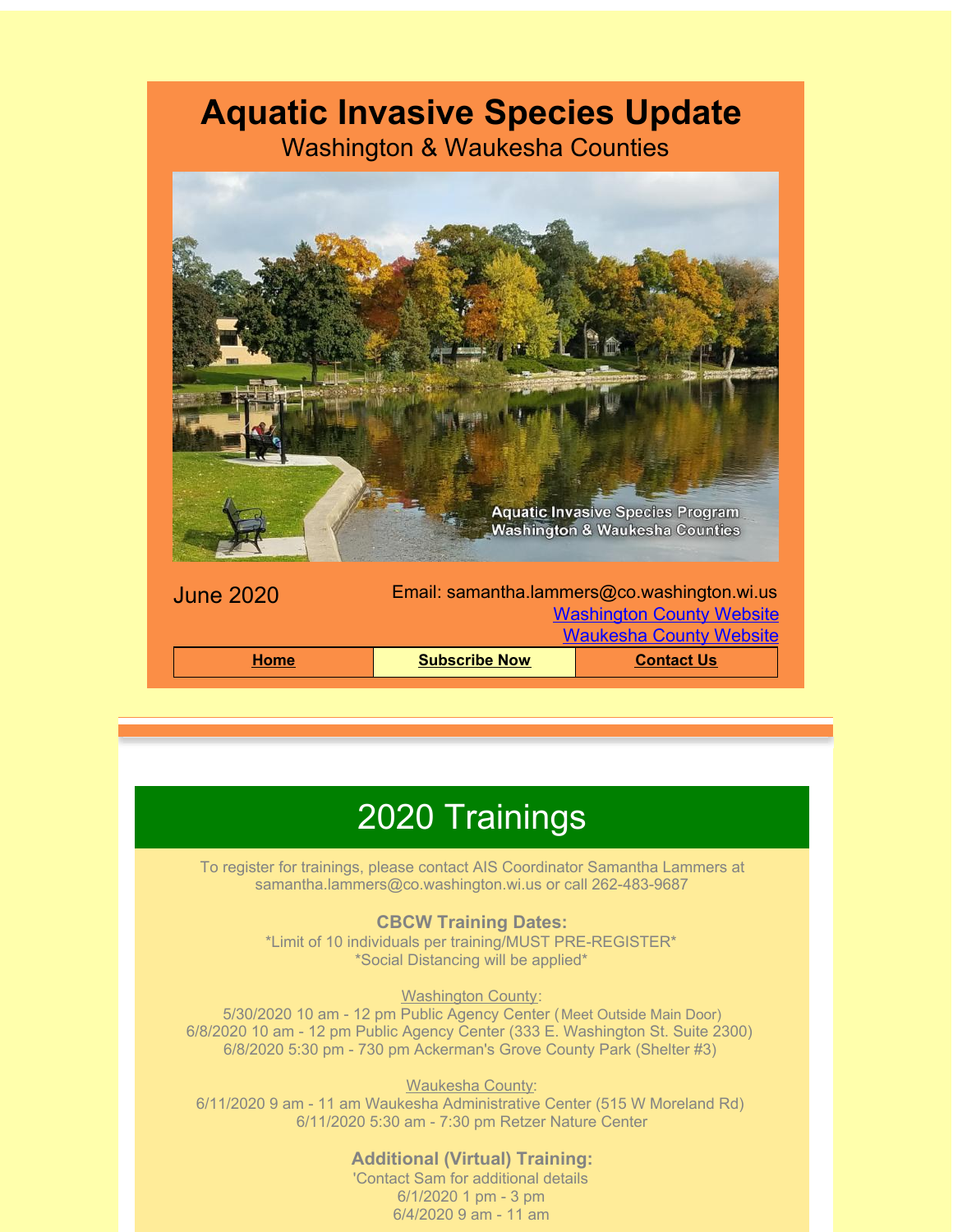6/27/2020 10 am - 12 pm

**Project RED Training/Information Meeting:** \*Social Distancing will be applied\*

**Washington County:** 6/8/2020 3:30 pm until 5:30 pm Ackerman's Grove County Park (Shelter #3)

Waukesha County: 6/27/2020 1 pm until 3 pm Waukesha Administrative Center (515 W Moreland Rd)

### Meet the Waukesha Team

#### **Mohammad Kenj-Halabi: Waukesha County**

Mohammad is a student at UW-Milwaukee finishing up his degree in Conservation Sciences. He is very passionate about wildlife preservation and is excited to be on Waukesha's waters this summer fighting the spread of invasive species.

Mohammad has volunteered for the Dane County Humane Society in 2019 and 2017, where he helped rehabilitate injured birds as well as care for abandoned and orphaned ducklings. He also loves meeting new people and has experience working as a part time teacher at Best Brains, an after-school tutoring center for children.

Mohammad grew up in Madison and has spent most of his free time in Wisconsin's beautiful natural areas and lakes. He treats fishing like a part time job and loves swimming, camping, hunting, and boating. Mohammad is happy to be starting his first job in the field of natural resources and proud that first step is being taken at Waukesha County.



#### **Steve Schwartz: Waukesha County**

Steven is currently studying to earn a Professional Master's degree in Freshwater Science and Technology from the University of Wisconsin - Milwaukee through the School of Freshwater Sciences. Prior to that, he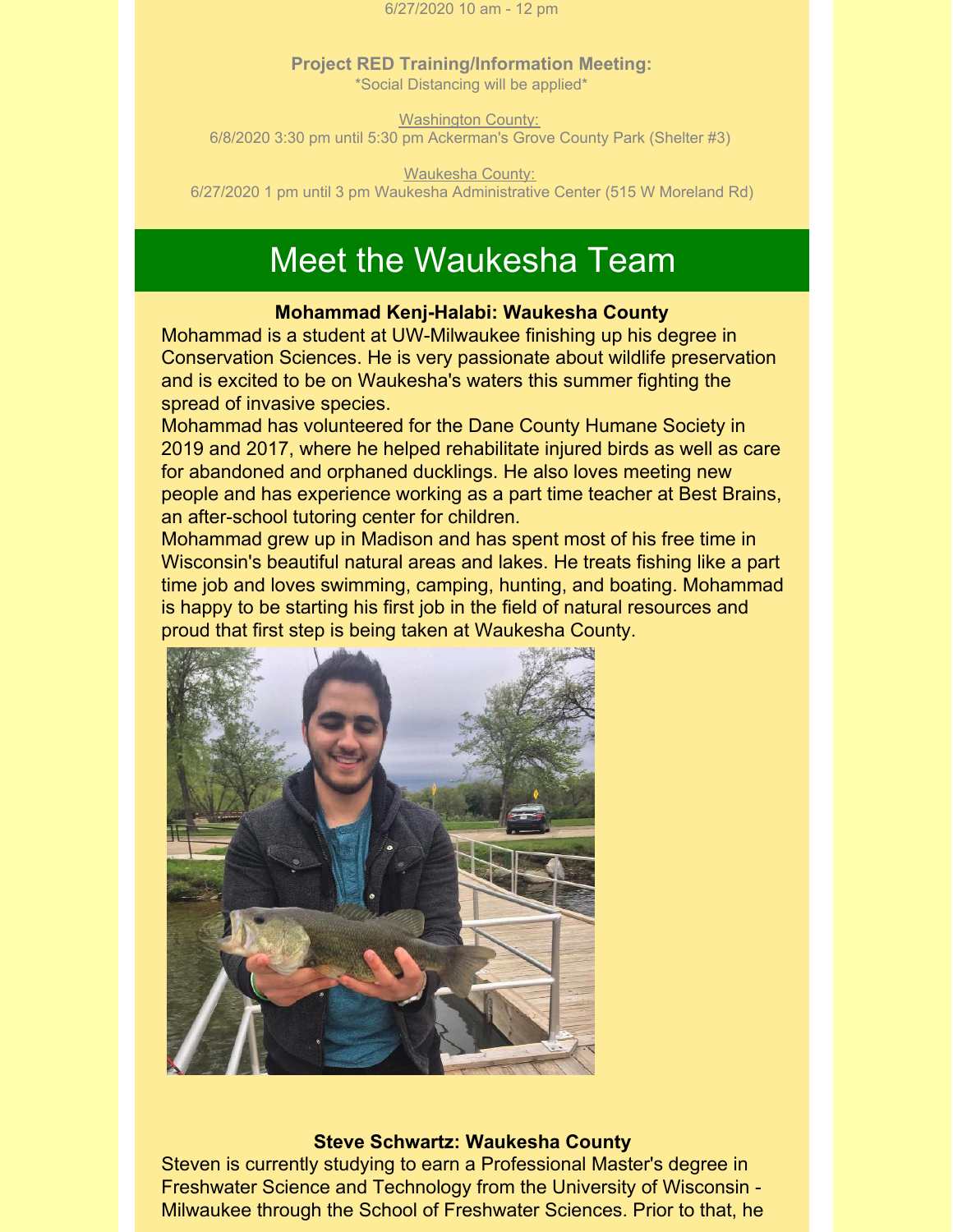has earned a Bachelor of Science at the University of Wisconsin - Stevens Point where he majored in Wildlife Ecology and Wetland Science. He has also worked with the Minnesota DNR with their Sentinel Lakes program, a project that aimed to make certain lakes well studied baselines to compare other lakes to.

Outside of work, he enjoys nature photography, going on hikes along the Ice Age Trail, spending time with his family, and playing with his dog Ginger.



#### **Maggie McGinnis: Golden Lake Intern**

Maggie McGinnis has joined the Waukesha County AIS team as the intern at Golden Lake this summer. Maggie is a rising senior at Boston College, working towards bachelor's degrees in both Environmental Geoscience and Applied Psychology. She is super excited to combine her two passions of ecosystem health and educational outreach in her work with Clean Boats, Clean Waters. Maggie has spent a lot of time on lakes recreationally in her life, and is looking forward to engaging with lake environments in a professional context. Outside of lake recreation, in her free time Maggie enjoys dancing, reading, and spending time outdoors.

#### **Leah DiMaggio: Ashippun Lake Intern**

Leah has worked for the Milwaukee County Park System where she was as a Natural Resource Specialist and research intern. She has training in terrestrial invasive species management and has accomplished an extensive research project regarding the impacts of the herbicide known as Imazapyr on a deciduous forest habitat.

Leah is a Biology and Conservation Biology graduate with minors in Environmental Studies as well an Integrated Studies in Science, Engineering, and Society from the University of Wisconsin- Madison. At the University of Wisconsin-Madison, she has explored how mitigation strategies can be created to protect endangered species, such as Southeast Asian elephants in Cambodia. Additionally, Leah has gained coastal ecology experience in Panama exploring coral restoration techniques, invasive aquatic species, as well as how cushion sea stars respond to tourists and large numbers of people encroaching on their habitat where I have gained experience conducting aquatic transects and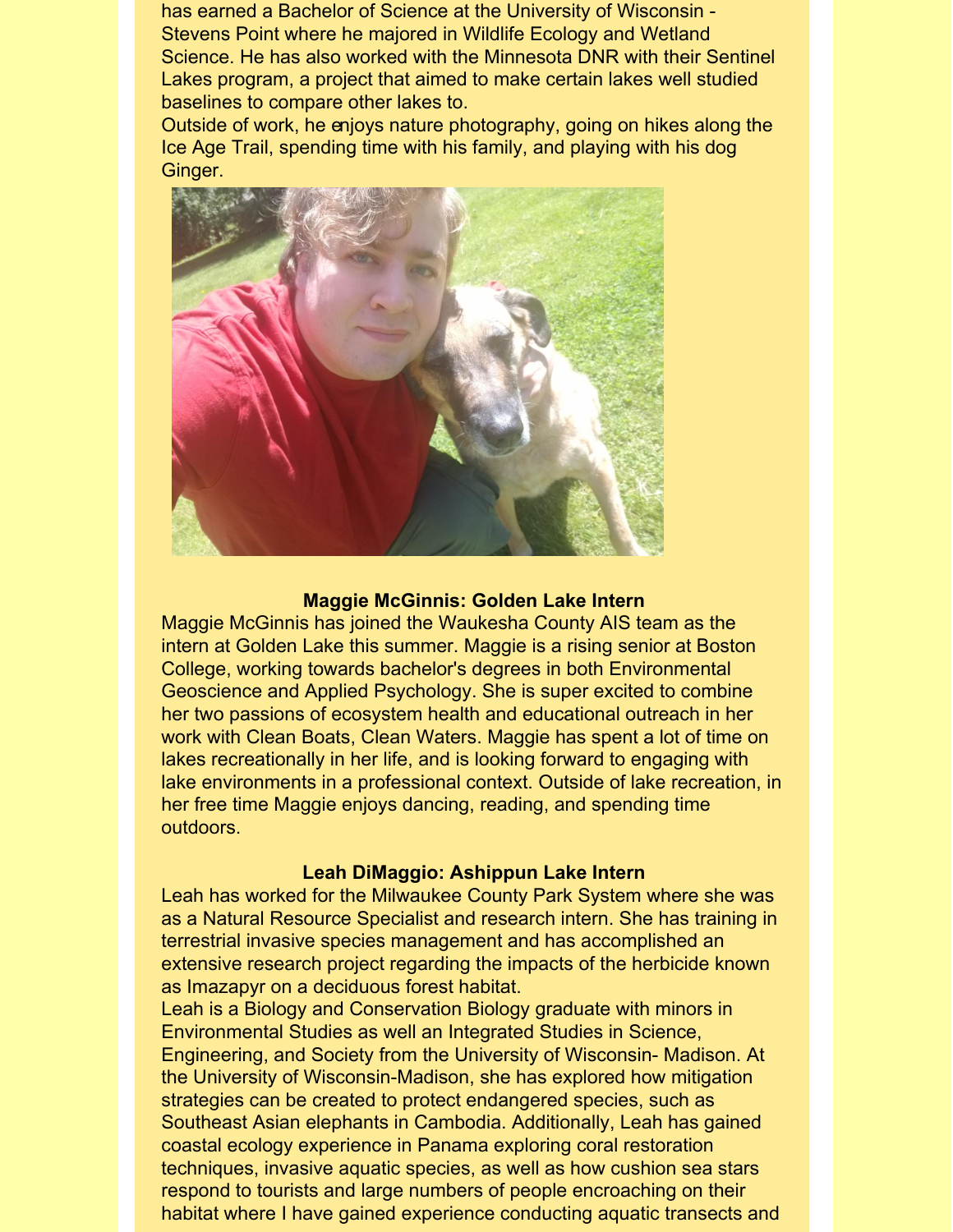surveys.

Leah has a high interest in conservation, properly managing ecosystems, and environmental education. She is extremely passionate about the environment and is grateful for this opportunity to work for Waukesha County as an AIS intern.

#### **Chip Howenstine: Silver Lake Intern**

Chip is from Naperville Illinois where he graduated from Naperville Central High School. In Naperville, Chip was a Boy Scout for Troop 111 where he earned the rank of Eagle Scout. During his time with Troop 111, Chip fell in love with the outdoors which has inspired him ever since. Chip currently attends Marquette University in pursuit of a bachelor's degree in biological science with a minor in environmental studies. His main academic interest is ecology where he has field research experience on Barro Colorado Nature Monument in Panama. Chip expects to graduate from Marquette in the Spring of 2021 and hopes to use his background in biology and love for the outdoors to start his career shortly thereafter.

In Chips free time he enjoys spending time with his dog Gus and playing tennis. Chip is excited to start working for Waukesha County and the Silver Lake Community!

#### **Dani Alba: Upper/Lower Nemahbin Lake Intern**

Dani studies animal behavior at Carroll University and plans to graduate with her bachelor's degree in 2021. She is an avid animal lover and is intensely passionate about reducing the spread of invasive species, fighting well-known threats such as house sparrows, garlic mustard, and common buckthorn in her family's and neighbor's backyards. Some of her hobbies include birding, exploring, identifying animal sign, and playing video games. Dani would consider herself a novice birder and tracker, but she is constantly improving her skills. At this moment, her birding life list contains a modest 67 species; her most recent additions to the list are black-and-white warbler and eastern kingbird. Dani is incredibly excited to begin work on the Upper and Lower Nemahbin Lakes this summer and hopes to learn some new skills in invasive species management that she can use in future endeavors.

#### **Nate Hucke: Pretty/Hunters Lake Intern**

Nate is an Environmental Sciences/Ecology and Conservation major student at Carthage College. He plans to graduate in 2021. Last year Nate worked as a storm water intern in Spokane, Washington. He performed field inspections of structural storm water facilities and assisted storm water staff with engineering research. He loves to travel and spent last semester in Tokyo, Japan. He plays Lacrosse on the Carthage Lacrosse team. He is passionate about community service and spending time outdoors. Nate is excited to be on Pretty Lake and Hunters Lake this summer.

To subscribe to this*Waukesha County Aquatic Invasive Species Update Newsletter* by clicking the image below or[here](http://visitor.r20.constantcontact.com/d.jsp?llr=kfohqmcab&p=oi&m=1102078785706&sit=mdwsaogdb&f=72c567dd-ea1f-46d9-a3b3-0487646a78a3)!